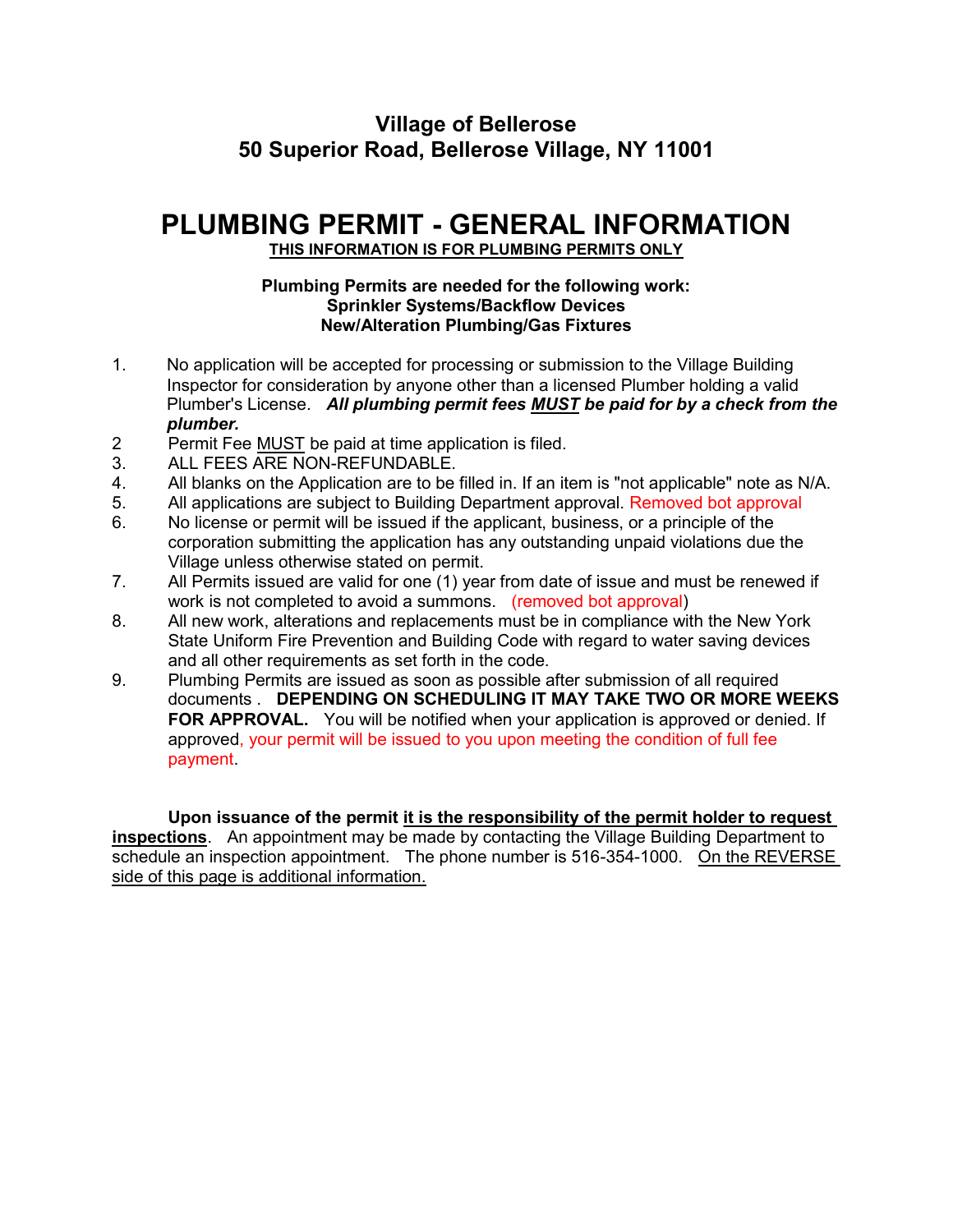# **EXPLANATION OF INSPECTIONS:**

## **All may not apply to your permit.**

- 1. Rough Inspection Includes underground piping, piping in walls floors and ceilings.
- 2. Gas Test for gas lines and meter sets.
- 3. Final Inspection upon completion of job.
- 4. Re-Inspection if violations are found and have to be corrected.

| Type of Inspection   Date Called for Inspection   Inspection Date |                     |  |  |  |  |
|-------------------------------------------------------------------|---------------------|--|--|--|--|
|                                                                   | 1. Rough Inspection |  |  |  |  |
|                                                                   | 2. Gas Test         |  |  |  |  |
|                                                                   | 3. Final Inspection |  |  |  |  |

**\*\*\* Additional Information on REVERSE side of this page. \*\*\***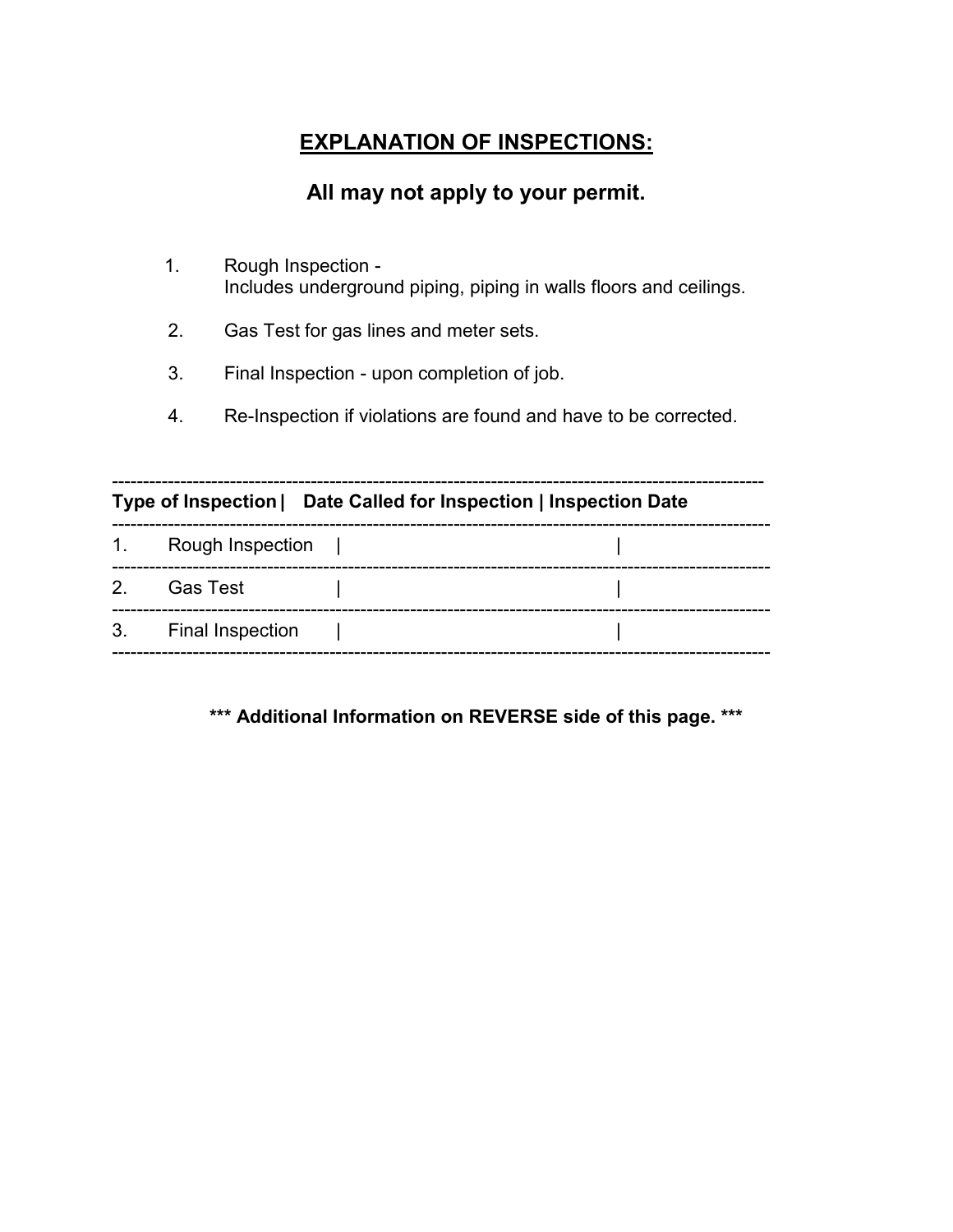# *Village of Bellerose*

**50 Superior Road, Bellerose Village, NY 11001 516-354-1000 Fax: 516-354-1033**

### **PLUMBING PERMIT APPLICATION**

**\*\* See general information sheet for information and requirements. \*\*\* PAGE ONE - - - COMPLETE BOTH SIDES OF THIS APPLICATION** 

|                                                                              | <b>PROPERTY INFORMATION:</b>                                                                  |  |  |  |  |  |
|------------------------------------------------------------------------------|-----------------------------------------------------------------------------------------------|--|--|--|--|--|
|                                                                              |                                                                                               |  |  |  |  |  |
|                                                                              |                                                                                               |  |  |  |  |  |
|                                                                              |                                                                                               |  |  |  |  |  |
|                                                                              |                                                                                               |  |  |  |  |  |
| ADDITION:                                                                    | CHECK ALL THAT APPLY: NEW DWELLING: ______ ALTERATION: _________                              |  |  |  |  |  |
|                                                                              | Is this a permit to legalize an existing structure? YES______ NO_____                         |  |  |  |  |  |
|                                                                              |                                                                                               |  |  |  |  |  |
|                                                                              | PRESENT USE OF BUILDING: PROPOSED USE:                                                        |  |  |  |  |  |
|                                                                              | <b>PLUMBER:</b>                                                                               |  |  |  |  |  |
|                                                                              |                                                                                               |  |  |  |  |  |
|                                                                              |                                                                                               |  |  |  |  |  |
|                                                                              |                                                                                               |  |  |  |  |  |
| OFFICE USE ONLY<br>Violation File Checked: Documentation Required Received : |                                                                                               |  |  |  |  |  |
|                                                                              |                                                                                               |  |  |  |  |  |
|                                                                              | Date Building Dept Approved: _____________________________Permit #:_____________              |  |  |  |  |  |
|                                                                              | Needs Architectural Review Committee Approval _____ Date ARC Approved (if needed): __________ |  |  |  |  |  |
| Date Issued:                                                                 |                                                                                               |  |  |  |  |  |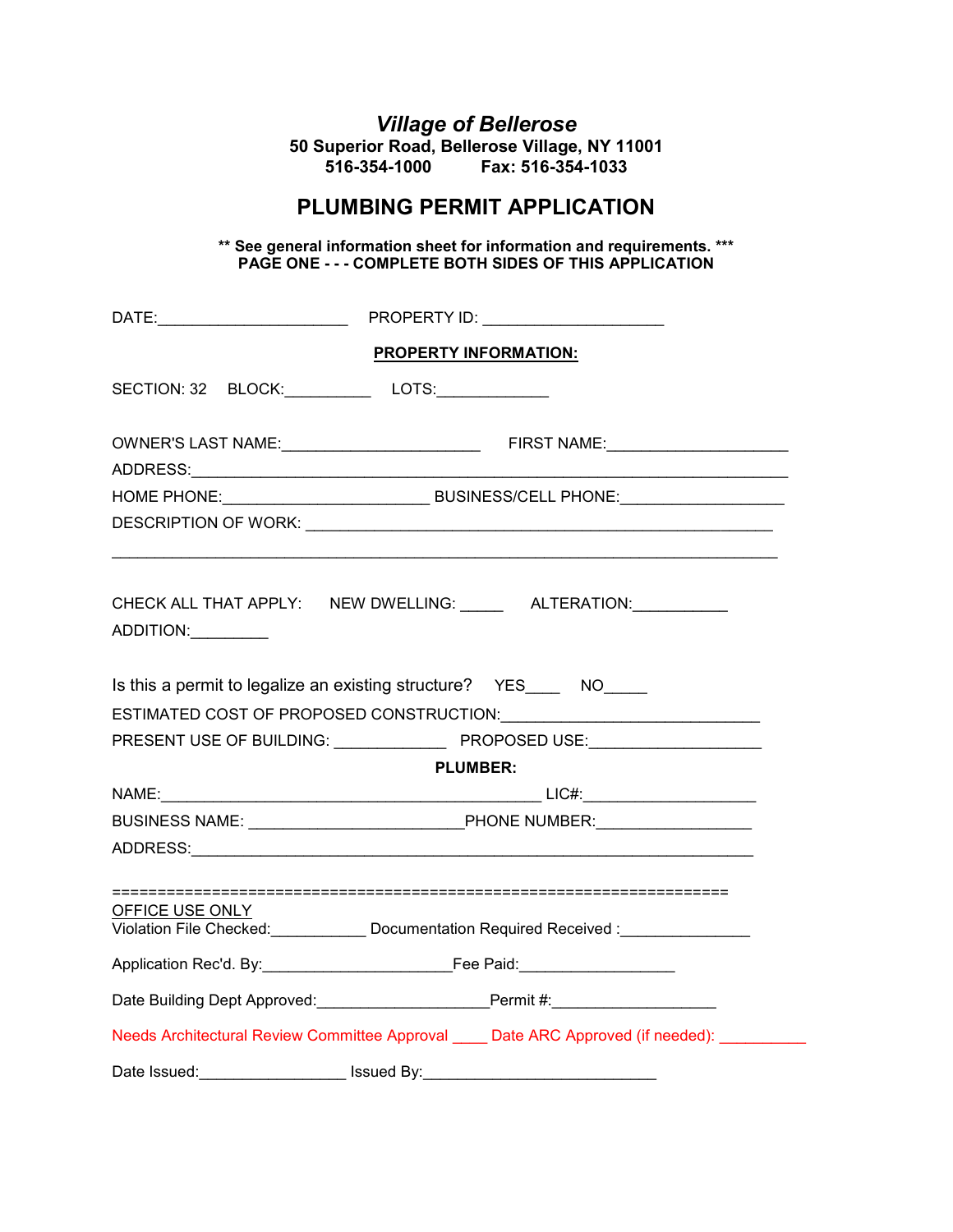| <b>Fixture Type</b>             | <b>Basement</b> | $1st$ Floor | $2nd$ Floor |
|---------------------------------|-----------------|-------------|-------------|
| <b>Water Closets</b>            |                 |             |             |
| Urinals                         |                 |             |             |
| <b>Wash Basins</b>              |                 |             |             |
| <b>Bath Tubs</b>                |                 |             |             |
| <b>Sinks</b>                    |                 |             |             |
| <b>Slop Sinks</b>               |                 |             |             |
| Showers                         |                 |             |             |
| Dish Washers                    |                 |             |             |
| Fuel Waste Oil<br>Tank          |                 |             |             |
| Gas Piping                      |                 |             |             |
| Gas Meter                       |                 |             |             |
| <b>Water Meter</b>              |                 |             |             |
| Sprinkler System                |                 |             |             |
| <b>Backflow Device</b>          |                 |             |             |
| Hot Water Heater                |                 |             |             |
| Oil Burner                      |                 |             |             |
| Gas Burner                      |                 |             |             |
| Stove                           |                 |             |             |
| <b>Dryer</b>                    |                 |             |             |
| Drainage Pool                   |                 |             |             |
| <b>Sewer Connection</b>         |                 |             |             |
| <b>Water Connection</b>         |                 |             |             |
| Other: $\overline{\phantom{a}}$ |                 |             |             |

*Indicate Number of:* **Proposed Fixtures**

#### **VILLAGE OF BELLEROSE BUILDING DEPARTMENT OWNER'S AUTHORIZATION**

I (we) hereby certify that:

1) The information provided on this permit application is true and correct. I understand that the Village of Bellerose will approve or deny a permit based on the information provided.

2) I agree to permit the Building Inspector and any officer or employee of the Village of Bellerose to enter upon the premises in the discharge of their duties with this application.

3) Approved plans and a copy of approved permit will remain on the premises at all times until Certificate of Approval is issued. These plans will be made available to the Building Inspector.

4) Building Inspector will be given a minimum of 48 hours notice to make the required inspection and no work will continue until such inspection has been completed and approved.

5) Owner or his representative will be responsible to arrange for all required inspections.

State of New York] County of Nassau]

Property Owner - Please Print

Property Owner deposes and says that he/she resides

at:  $\overline{a}$ 

in the State of That he/she is the owner in fee of all certain lots, parcel of land shown on the attached survey Section 33 Block Lot(s) usituated, lying and being within the Village of Bellerose; that I/we have read and understand items 1 through 4 as here in stated, that the work to be done upon the premises, will be done in accordance with the approved application and accompanying plans, of which he/she totally familiar and that he/she hereby<br>as his or her representative to file this applicatio as his or her representative to file this application on his/her behalf.